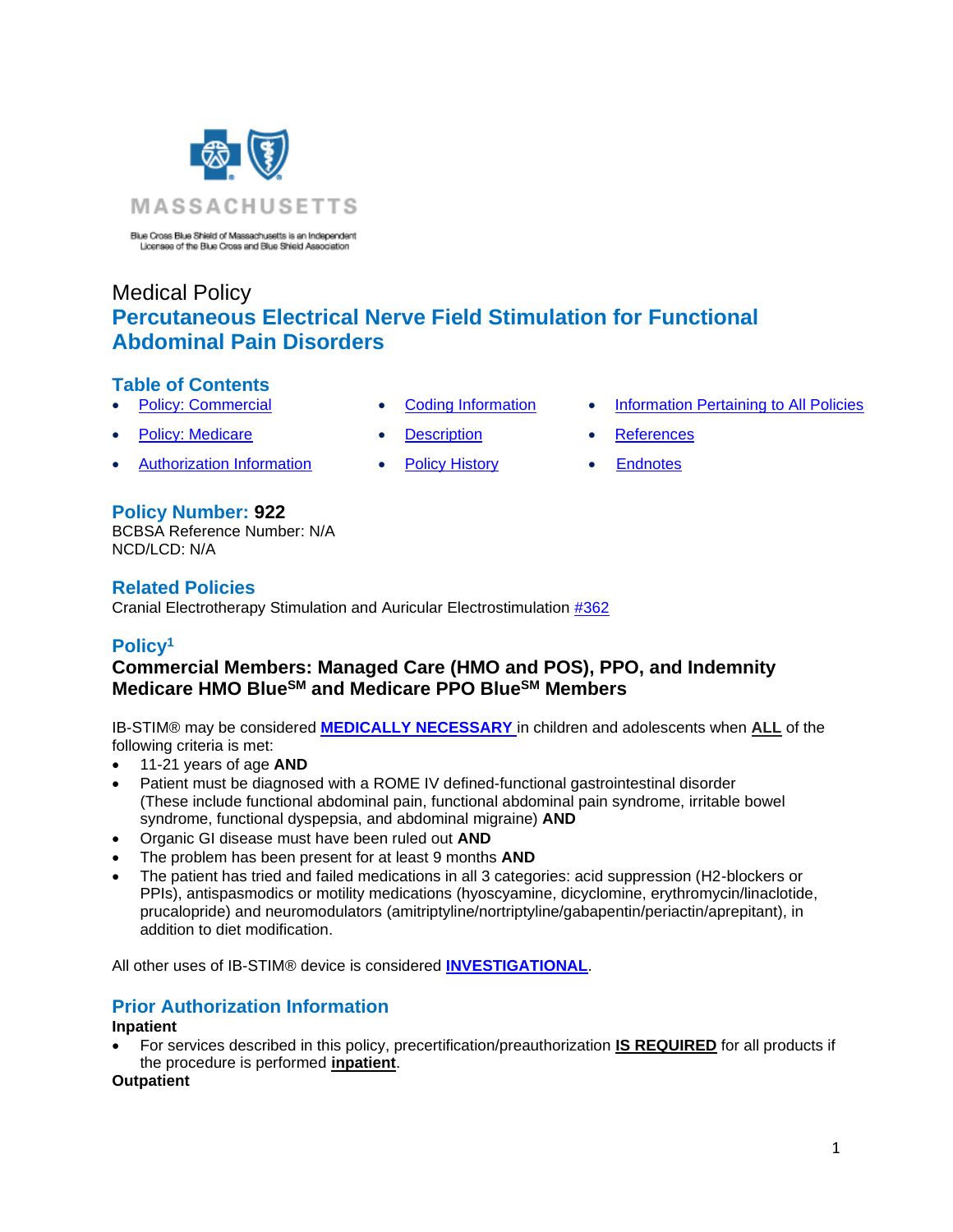• For services described in this policy, see below for products where prior authorization **might be required** if the procedure is performed **outpatient**.

|                                              | <b>Outpatient</b>                            |
|----------------------------------------------|----------------------------------------------|
| <b>Commercial Managed Care (HMO and POS)</b> | Prior authorization is <b>not required</b> . |
| <b>Commercial PPO and Indemnity</b>          | Prior authorization is <b>not required</b> . |
| Medicare HMO BlueSM                          | Prior authorization is not required.         |
| Medicare PPO Blue <sup>SM</sup>              | Prior authorization is <b>not required</b> . |

### <span id="page-1-0"></span>**CPT Codes / HCPCS Codes / ICD Codes**

*Inclusion or exclusion of a code does not constitute or imply member coverage or provider reimbursement. Please refer to the member's contract benefits in effect at the time of service to determine coverage or non-coverage as it applies to an individual member.*

*Providers should report all services using the most up-to-date industry-standard procedure, revenue, and diagnosis codes, including modifiers where applicable.*

### **CPT Codes**

<span id="page-1-1"></span>There are not any CPT codes for this service.

#### **Description**

IB-STIM is a percutaneous electrical nerve field stimulator (PENFS) system is intended to be used in patients 11-18 years of age with functional abdominal pain associated with irritable bowel syndrome (IBS). The IB-STIM is intended to be used for 120 hours per week up to 4 <sup>1</sup> consecutive weeks, through application to branches of Cranial Nerves V, VII, IX and X, and the occipital nerves identified by transillumination, as an aid in the reduction of pain when combined with other therapies for IBS. The IB-STIM procedure is typically performed in an office setting.

This nonsurgical device works by sending electrical impulses into the cranial nerve bundles located in the ear. The stimulation targets the brain areas that are involved with processing pain, and aids in the reduction of functional abdominal pain, that is associated with inflammatory bowel syndrome (IBS).

#### **Summary**

Percutaneous Electrical Nerve Field Stimulation (PENFS) is a noninvasive treatment option for pediatric patients with functional bowel disorders including irritable bowel syndrome. This noninvasive device delivers percutaneous electrical nerve field stimulation to the external ear and is a safe and effective therapy for pediatric abdominal pain-related functional gastrointestinal disorders in pediatric patients with functional abdominal pain disorders. Studies showed that PENFS modulates central pain pathways and attenuates visceral hyperalgesia.

The current standard for children with functional abdominal pain is to use off-label medications, most of which have serious side-effects and black-box warnings. These medications include tricyclic antidepressants (amitriptyline), selective serotonin reuptake inhibitor (SSRIs), prokinetics, gabapentin and cyproheptadine.

The evidence includes 2 randomized, double-blind, sham-controlled trial. Auricular neurostimulation reduces abdominal pain scores. PENFS has proven to be an effective and safe treatment for pediatric patients with abdominal pain disorders. Studies concluded that PENFS improves overall wellbeing in adolescents with abdominal pain. PENFS with Neuro-stim (IB-STIM) showed an 81% improvement in overall symptoms, and approximately 59% of test subjects showed at least a 30% reduction in their worst pain. *Kovacic (2017); Krasaelap (2020)*

Clinical input obtained in 2021 was in agreement that PENFS is medically necessary for the management of functional gastrointestinal disorders. There are no other IBS approaches that attain the level of clinical